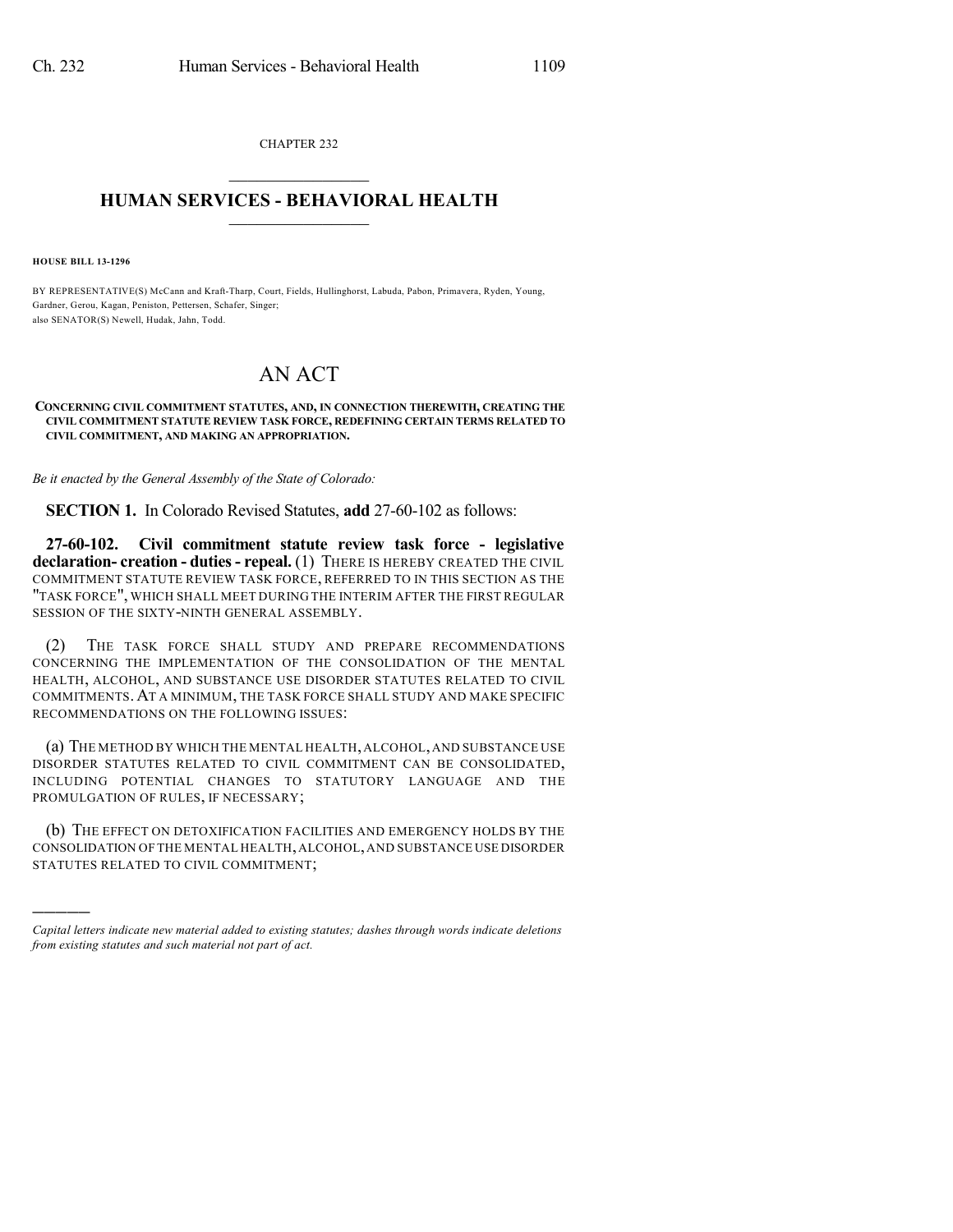(c) INVOLUNTARY COMMITMENT FOR TREATMENT;

(d) ALIGNMENT OF THE CIVIL COMMITMENT STATUTES WITH THE STATEWIDE BEHAVIORAL HEALTH CRISIS SERVICES DELIVERY SYSTEM;

(e) THE NEED TO CLARIFY AND CODIFY DEFINITIONS IN THE BEHAVIORAL HEALTH STATUTES, INCLUDING BUT NOT LIMITED TO "ADVANCED DIRECTIVES FOR PERSONS WITH BEHAVIORAL HEALTH ILLNESSES", AND, AS THEY RELATE TO SUBSTANCE USE DISORDERS, THE TERMS "DANGER TO SELF OR OTHERS"; AND "GRAVELY DISABLED";

(f) THE LENGTH OF EMERGENCY AND LONG-TERM COMMITMENTS;

(g) PATIENT RIGHTS AND ADVOCACY RESOURCES; AND

(h) ANY OTHER ISSUES THE TASK FORCE DEEMS RELEVANT.

(3) THE TASK FORCE SHALL STUDY THE DEFINITION OF "DANGER TO SELF OR OTHERS" AS SET FORTH IN SECTION 27-65-102(4.5) AND SHALL CONSIDER THE CIVIL LIBERTIES AND PUBLIC SAFETY CONCERNS OF THAT DEFINITION. UPON A MAJORITY OF THE TASK FORCE MEMBERS VOTING TO RATIFY THE DEFINITION SET FORTH IN SECTION 27-65-102 (4.5), THE TASK FORCE SHALL SUBMIT A LETTER STATING AS SUCH TO THE EXECUTIVE DIRECTOR AND THE REVISOR OF STATUTES NO LATER THAN NOVEMBER 1, 2013.

(4) (a) THE TASK FORCE WILL CONSIST OF THE FOLLOWING THIRTY MEMBERS, TO BE APPOINTED BY THE EXECUTIVE DIRECTOR OF THE DEPARTMENT OF HUMAN SERVICES OR HIS OR HER DESIGNEE, WITH THE EXCEPTION OF THE LEGISLATIVE APPOINTEES:

(I) ONE MEMBER WHO REPRESENTS A STATEWIDE ORGANIZATION OF SOCIAL WORKERS;

(II) ONE MEMBER WHO REPRESENTS A STATEWIDE ORGANIZATION OF LICENSED PSYCHIATRISTS;

(III) ONE MEMBER WHO REPRESENTS A STATEWIDE ORGANIZATION OF PHYSICIANS;

(IV) ONE MEMBER WHO REPRESENTS A STATEWIDE ORGANIZATION OF SUBSTANCE USE DISORDERS PROFESSIONALS;

(V) ONE MEMBER WHO REPRESENTS A STATEWIDE ASSOCIATION OF COMMUNITY BEHAVIORAL HEALTH PROVIDERS;

(VI) ONE MEMBER WHO REPRESENTS A STATEWIDE ORGANIZATION OF HOSPITALS;

(VII) ONE MEMBER WHO REPRESENTS A COMMUNITY SUBSTANCE USE DISORDER PROVIDER;

(VIII) ONE MEMBER WHO REPRESENTS A STATEWIDE ORGANIZATION OF PERSONS WHO PROVIDE LEGAL ADVICE TO AT-RISK ADULTS;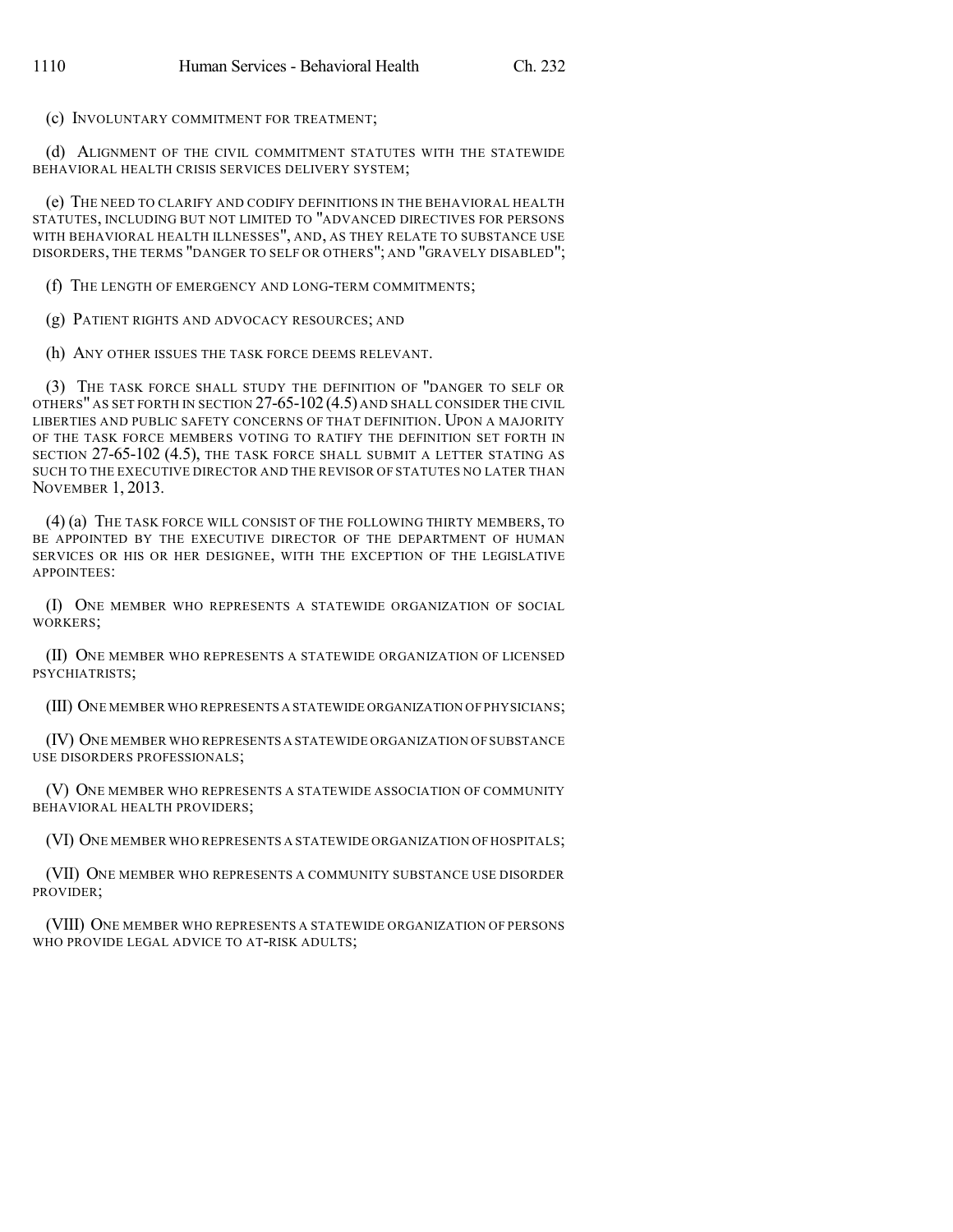(IX) TWO MEMBERS WHO REPRESENT AN ASSOCIATION WITH EXPERIENCE IN CIVIL RIGHTS;

(X) TWO MEMBERS WHO REPRESENT STATEWIDE ORGANIZATIONS THAT ADVOCATE ON BEHALF OF PERSONS WITH BEHAVIORAL HEALTH DISORDERS;

(XI) ONE MEMBER WHO ADVOCATES ON BEHALF OF PERSONS WITH BEHAVIORAL HEALTH DISORDERS BUT DOES NOT REPRESENT A STATEWIDE ORGANIZATION;

(XII) ONE MEMBER WHO REPRESENTS AN ORGANIZATION THAT ADVOCATES ON BEHALF OF CHILDREN AND ADOLESCENTS;

(XIII) ONE MEMBER WHO REPRESENTS AN ORGANIZATION THAT ADVOCATES ON BEHALF OF OLDER ADULTS;

(XIV) ONE MEMBER WHO REPRESENTS AN ORGANIZATION THAT ADVOCATES ON BEHALF OF PERSONS WITH PHYSICAL DISABILITIES;

(XV) TWO MEMBERS WHO REPRESENT STATEWIDE ORGANIZATIONS OF LAW ENFORCEMENT OR PEACE OFFICERS,ONE MEMBER BEING A SHERIFF AND ONE MEMBER BEING A POLICE CHIEF;

(XVI) ONE MEMBER WHO REPRESENTS CITY OR COUNTY ATTORNEYS;

(XVII) ONE MEMBER WHO REPRESENTS AN ENTITY THAT PROVIDES MEDICAL MALPRACTICE INSURANCE;

(XVIII) ONE MEMBER WHO REPRESENTS A STATEWIDE ORGANIZATION OF COUNTIES;

(XIX) TWO MEMBERS WHO HAVE USED THE SYSTEM IN THE PAST TWO TO FIVE YEARS;

(XX) ONE MEMBER WHO REPRESENTS A STATEWIDE ORGANIZATION OF LICENSED PSYCHOLOGISTS;

(XXI) ONE MEMBER WHO IS AN ADVANCED PRACTICE NURSE WITH SIGNIFICANT EXPERIENCE IN THE CARE AND TREATMENT OF PERSONS WITH MENTAL HEALTH OR SUBSTANCE USE ISSUES;

(XXII) FOUR MEMBERS FROM THE GENERAL ASSEMBLY, TWO APPOINTED BY THE SPEAKER OF THE HOUSE OF REPRESENTATIVES AND TWO APPOINTED BY THE PRESIDENT OF THE SENATE; THE APPOINTEES FROM EACH CHAMBER MUST BE OF DIFFERENT POLITICAL PARTIES; AND

(XXIII) ONE MEMBER WHO IS A STAFF PERSON WITH THE DEPARTMENT OF HUMAN SERVICES.

(b) ALL APPOINTMENTS TO THE TASK FORCE MUST BE MADE ON OR BEFORE JUNE 15, 2013.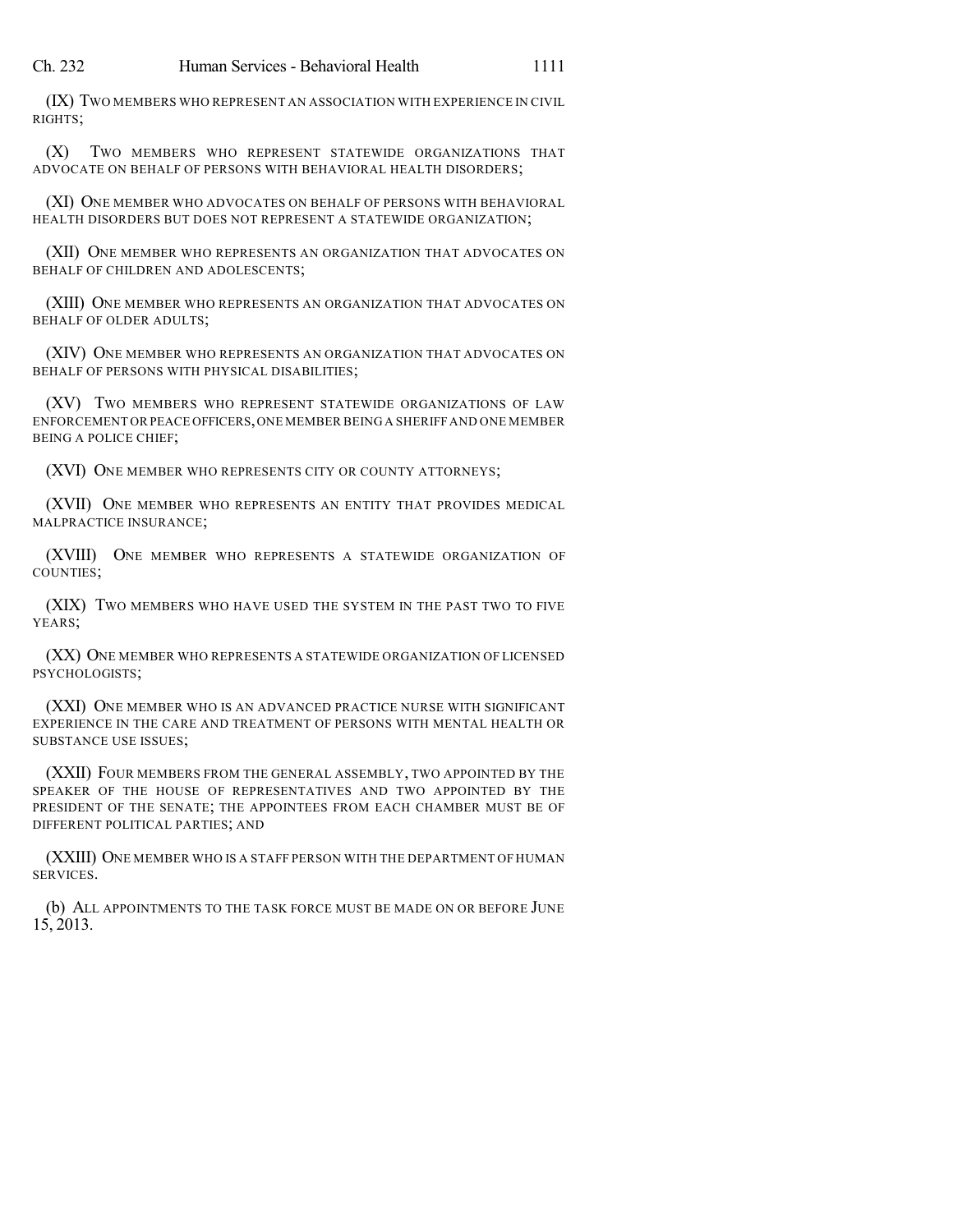(c) AT THE TIME OF APPOINTMENT, THE EXECUTIVE DIRECTOR OF THE DEPARTMENT OF HUMAN SERVICES,OR HIS OR HER DESIGNEE,SHALL DESIGNATE TWO MEMBERS OF THE TASK FORCE TO SERVE AS CO-CHAIRS OF THE TASK FORCE.

(d) THE LEGISLATIVE MEMBERS OF THE COMMITTEE SHALL BE COMPENSATED FOR ATTENDANCE AT MEETINGS OF THE COMMITTEE AND SHALL RECEIVE REIMBURSEMENT FOR ACTUAL AND NECESSARY EXPENSES INCURRED IN THE PERFORMANCE OF THEIR DUTIES AS MEMBERS OF THE COMMITTEE, AS PROVIDED IN SECTION 2-2-307,C.R.S.THE TOTAL AMOUNT AVAILABLE FOR REIMBURSEMENT AND COMPENSATION PURSUANT TO THIS PARAGRAPH (d) SHALL NOT EXCEED FIVE THOUSAND DOLLARS.

(5) THE TASK FORCE SHALL SUBMIT A WRITTEN REPORT OF ITS RECOMMENDATIONS TO THE EXECUTIVE DIRECTOR AND TO THE HEALTH AND HUMAN SERVICES COMMITTEE OF THE SENATE AND PUBLIC HEALTH CARE AND HUMAN SERVICES COMMITTEE OF THE HOUSE OF REPRESENTATIVES, OR ANY SUCCESSOR COMMITTEES, ON OR BEFORE NOVEMBER 1, 2013.

(6)(a) THE FIRST MEETING OF THE TASK FORCE MUST OCCUR NO LATER THAN JULY 15, 2013, AND THEREAFTER AS NECESSARY.

(b) MEETINGS OF THE TASK FORCE SHALL BE PUBLIC MEETINGS.

(7) THE TASK FORCE MAY SOLICIT AND ACCEPT REPORTS AND PUBLIC TESTIMONY AND MAY REQUEST OTHER SOURCES TO PROVIDE TESTIMONY, WRITTEN COMMENTS, AND OTHER RELEVANT DATA TO THE TASK FORCE.

(8) MEMBERS OF THE TASK FORCE SHALL SERVE WITHOUT COMPENSATION AND SHALL NOT BE ENTITLED TO REIMBURSEMENT FOR EXPENSES.

(9) THE LEGISLATIVE COUNCIL STAFF AND THE OFFICE OF LEGISLATIVE LEGAL SERVICES SHALL NOT PROVIDE STAFF SUPPORT TO THE TASK FORCE.

(10) THIS SECTION IS REPEALED, EFFECTIVE NOVEMBER 1, 2014.

**SECTION 2.** In Colorado Revised Statutes, 27-65-102, **amend** (9); and **add** (4.5) as follows:

**27-65-102. Definitions.** As used in this article, unless the context otherwise requires:

(4.5) "DANGER TO SELF OR OTHERS" MEANS:

(a) WITH RESPECT TO AN INDIVIDUAL, THAT THE INDIVIDUAL POSES A SUBSTANTIAL RISK OF PHYSICAL HARM TO HIMSELF OR HERSELF AS MANIFESTED BY EVIDENCE OF RECENT THREATS OF OR ATTEMPTS AT SUICIDE OR SERIOUS BODILY HARM TO HIMSELF OR HERSELF; OR

(b) WITH RESPECT TO OTHER PERSONS, THAT THE INDIVIDUAL POSES A SUBSTANTIAL RISK OF PHYSICAL HARM TO ANOTHER PERSON OR PERSONS, AS MANIFESTED BY EVIDENCE OF RECENT HOMICIDAL OR OTHER VIOLENT BEHAVIOR BY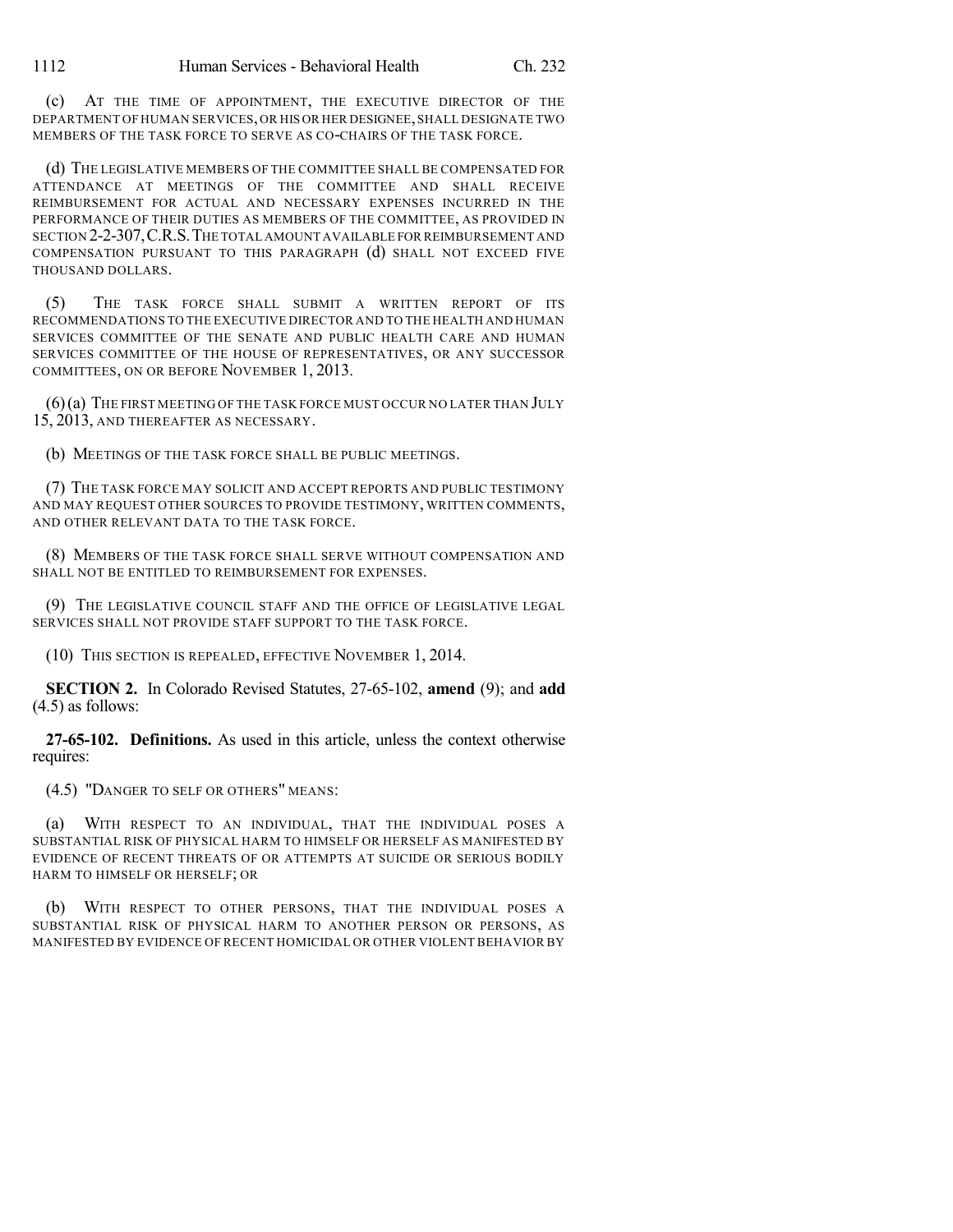THE PERSON IN QUESTION, OR BY EVIDENCE THAT OTHERS ARE PLACED IN REASONABLE FEAR OF VIOLENT BEHAVIOR AND SERIOUS PHYSICAL HARM TO THEM, AS EVIDENCED BY A RECENT OVERT ACT, ATTEMPT, OR THREAT TO DO SERIOUS PHYSICAL HARM BY THE PERSON IN QUESTION.

(9)  $(a)$  "Gravely disabled" means a condition in which a person, as a result of a mental illness: HEALTH DISORDER, IS INCAPABLE OF MAKING INFORMED DECISIONS ABOUT OR PROVIDING FOR HIS OR HER ESSENTIAL NEEDS WITHOUT SIGNIFICANT SUPERVISION AND ASSISTANCE FROM OTHER PEOPLE. AS A RESULT OF BEING INCAPABLE OF MAKING THESE INFORMED DECISIONS, A PERSON WHO IS GRAVELY DISABLED IS AT RISK OF SUBSTANTIAL BODILY HARM, DANGEROUS WORSENING OF ANY CONCOMITANT SERIOUS PHYSICAL ILLNESS, SIGNIFICANT PSYCHIATRIC DETERIORATION,OR MISMANAGEMENT OFHIS OR HER ESSENTIAL NEEDS THAT COULD RESULT IN SUBSTANTIAL BODILY HARM. A PERSON OF ANY AGE MAY BE "GRAVELY DISABLED",BUT SUCH TERM DOES NOT INCLUDE A PERSON WHOSE DECISION-MAKING CAPABILITIES ARE LIMITED SOLELY BY HIS OR HER DEVELOPMENTAL DISABILITY.

(I) Is in danger of serious physical harm due to his or her inability or failure to provide himself or herself with the essential human needs of food, clothing, shelter, and medical care; or

(II) Lacks judgment in the management of his or her resources and in the conduct of his or her social relations to the extent that his or her health or safety is significantly endangered and lacks the capacity to understand that this is so.

(b) A person who, because of care provided by a family member or by an individual with a similar relationship to the person, is not in danger of serious physical harm or is not significantly endangered in accordance with paragraph (a) of this subsection (9) may be deemed "gravely disabled" if there is notice given that the support given by the family member or other individual who has a similar relationship to the person is to be terminated and the individual with a mental illness:

(I) Is diagnosed by a professional person as suffering from: Schizophrenia; a major affective disorder; a delusional disorder; or another mental disorder with psychotic features; and

(II) Has been certified, pursuant to this article, for treatment of the disorder or has been admitted as an inpatient to a treatment facility for treatment of the disorder at least twice during the last thirty-six months with a period of at least thirty days between certifications or admissions; and

(III) Is exhibiting a deteriorating course leading toward danger to self or others or toward the conditions described in paragraph  $(a)$  of this subsection  $(9)$  with symptoms and behavior that are substantially similar to those that preceded and were associated with his or her hospital admissions or certifications for treatment; and

(IV) Is not receiving treatment that is essential for his or her health or safety.

(c) A person of any age may be "gravely disabled", but such term shall not